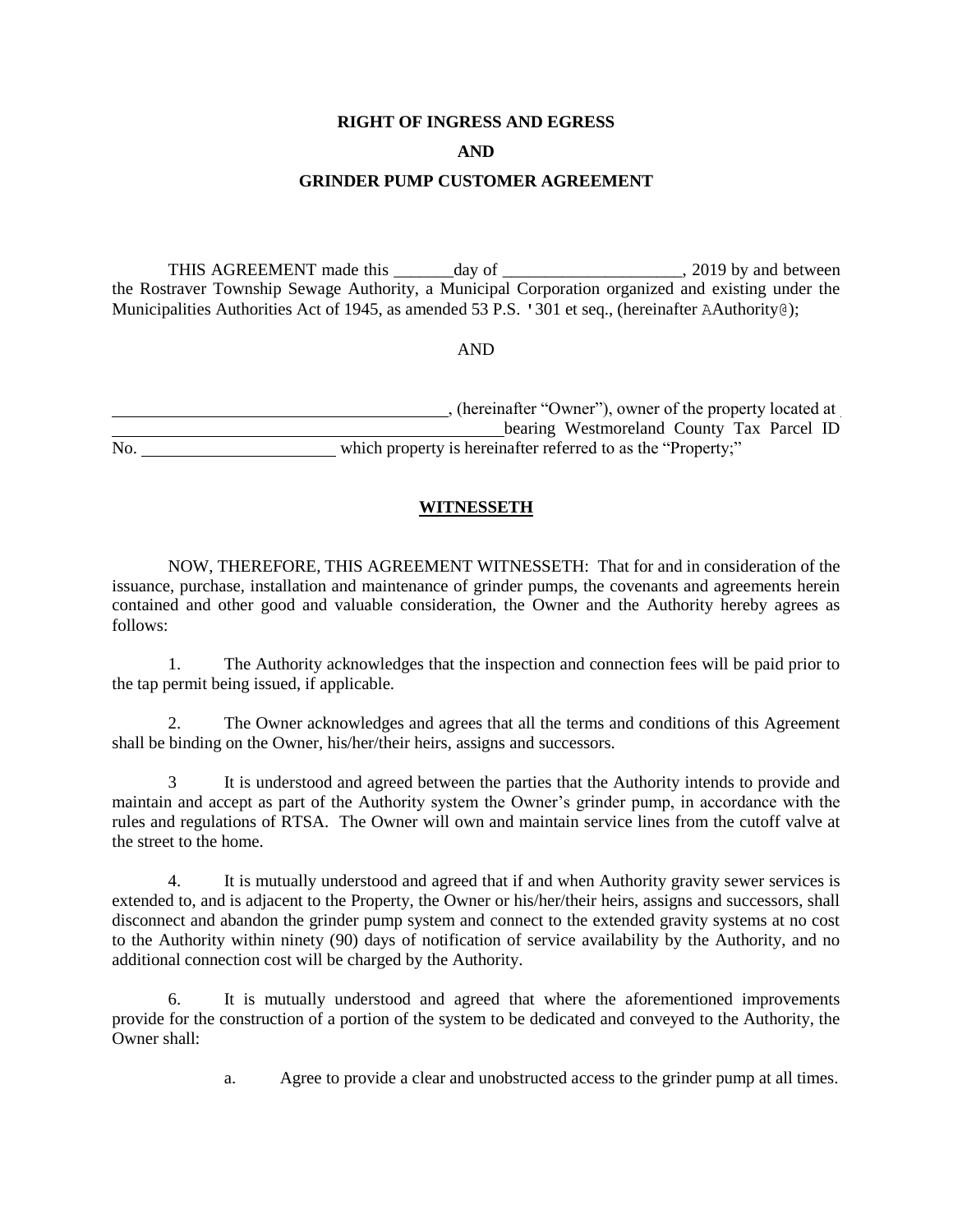- b. Agree to provide and pay for any electricity and any other communication wiring deemed necessary to operate the grinder pump system;
- c. Agree to take any and all necessary measures and actions to protect the grinder pump system from grade changes and weather damage;
- d. Agree to be responsible for any and all costs and/or damages associated with relocation of the grinder pump system after RTSA approval has been obtained;
- e. Customer understands and agrees that grinder pump remains the property of RTSA at all times and is the only authorized party to perform maintenance on same.
- f. Agree that in the event of any alarms or at the first sign of any potential problems, the Owner shall immediately contact the Authority. The Authority will make every best effort to respond within four (4) hours of being notified of a problem.

7. It is mutually understood and agreed that the grinder pump system is capable of accepting and pumping a wide range of materials. Examples of items that SHOULD NOT be introduced include, but are not limited to: glass, diapers, metal, plastic objects (toys, utensils, etc.), seafood shells, and/or sanitary napkins or tampons. Furthermore, it is mutually understood and agreed that the following items must NEVER be introduced into the sewer: explosives, strong chemicals, flammable material, gasoline, lubricating oil and/or grease.

8. It is mutually understood and agreed that if the grinder pump system requires repair as a result of misuse or damage by any action of the Owner, or any guest or resident on the Property, the Authority will repair said grinder pump system and the Owner will be responsible and shall reimburse the Authority for any service call charge and repair.

9. It is mutually understood and agreed that in the event Owner moves from the subject property, he/she shall immediately notify RTSA of his/her moving and, if known, identify the new owners of the property to RTSA.

10. It is mutually understood and agreed that by acceptance of the above-stated terms and considerations, the Owner does hereby agree to protect and forever hold the Rostraver Township Municipal Authority harmless from any and all claims, demands or causes of action, of any type whatsoever, from any source, person or entity whatsoever, to include mortgage or other financial interest holders, with regards to any and all damages, interests or claims associated with or related to the operation of the grinder pump.

11. It is mutually agreed and understood that the Owner shall be responsible for all sewer service charges. Furthermore, the Owner agrees that any charges for sewer service, including those imposed by the Agreement, shall constitute a lien on the property until paid in full.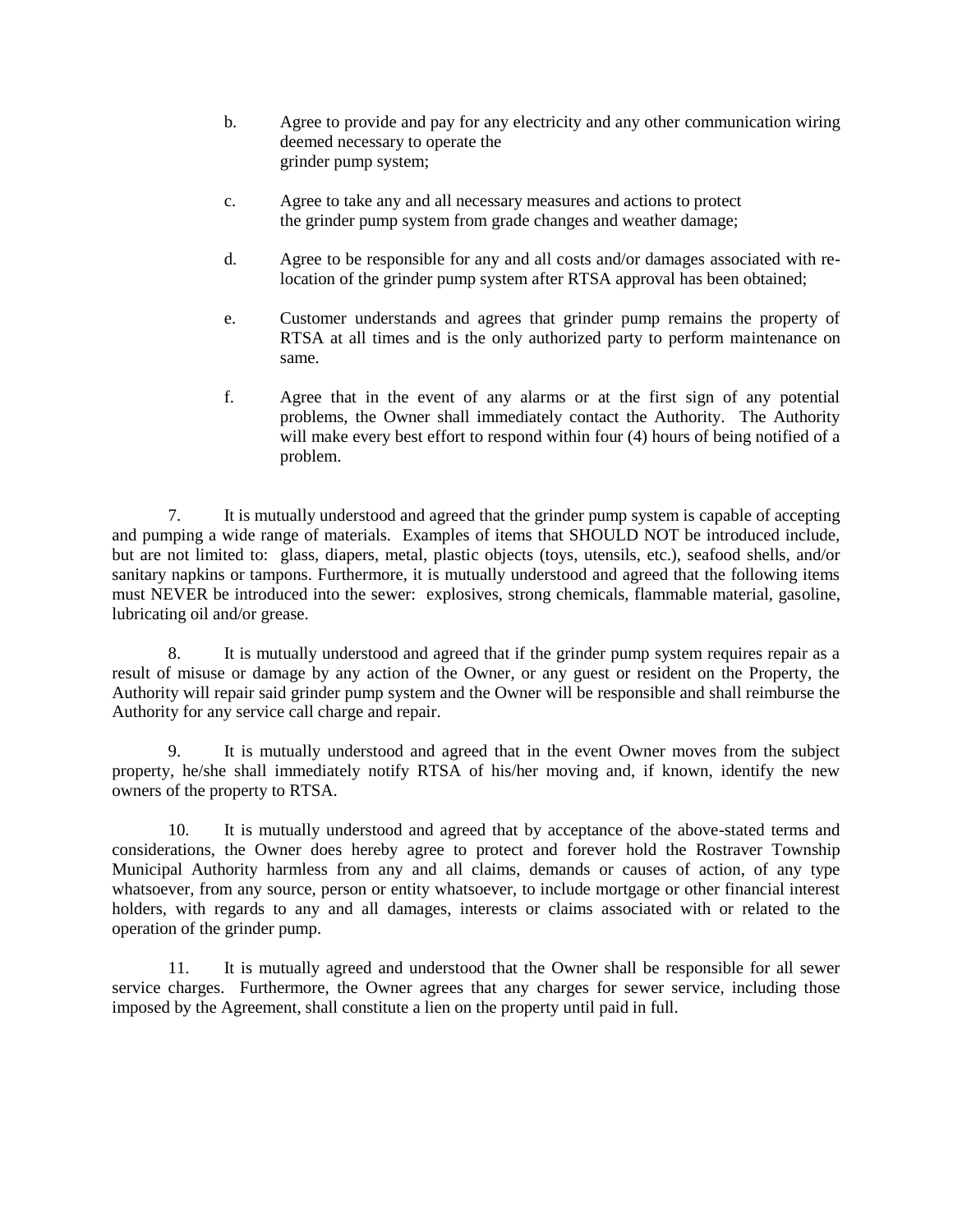IN WITNESS WHEREOF, the parties, INTENDING TO BE LEGALLY BOUND, hereto has set their hands and seals this day and year first above written.

> ROSTRAVER TOWNSHIP SEWAGE AUTHORITY

| Dennis Manown, Chairman |
|-------------------------|
|                         |
|                         |
|                         |
|                         |
|                         |
|                         |
| <b>Property Owner</b>   |
|                         |
|                         |
|                         |
| Property Owner          |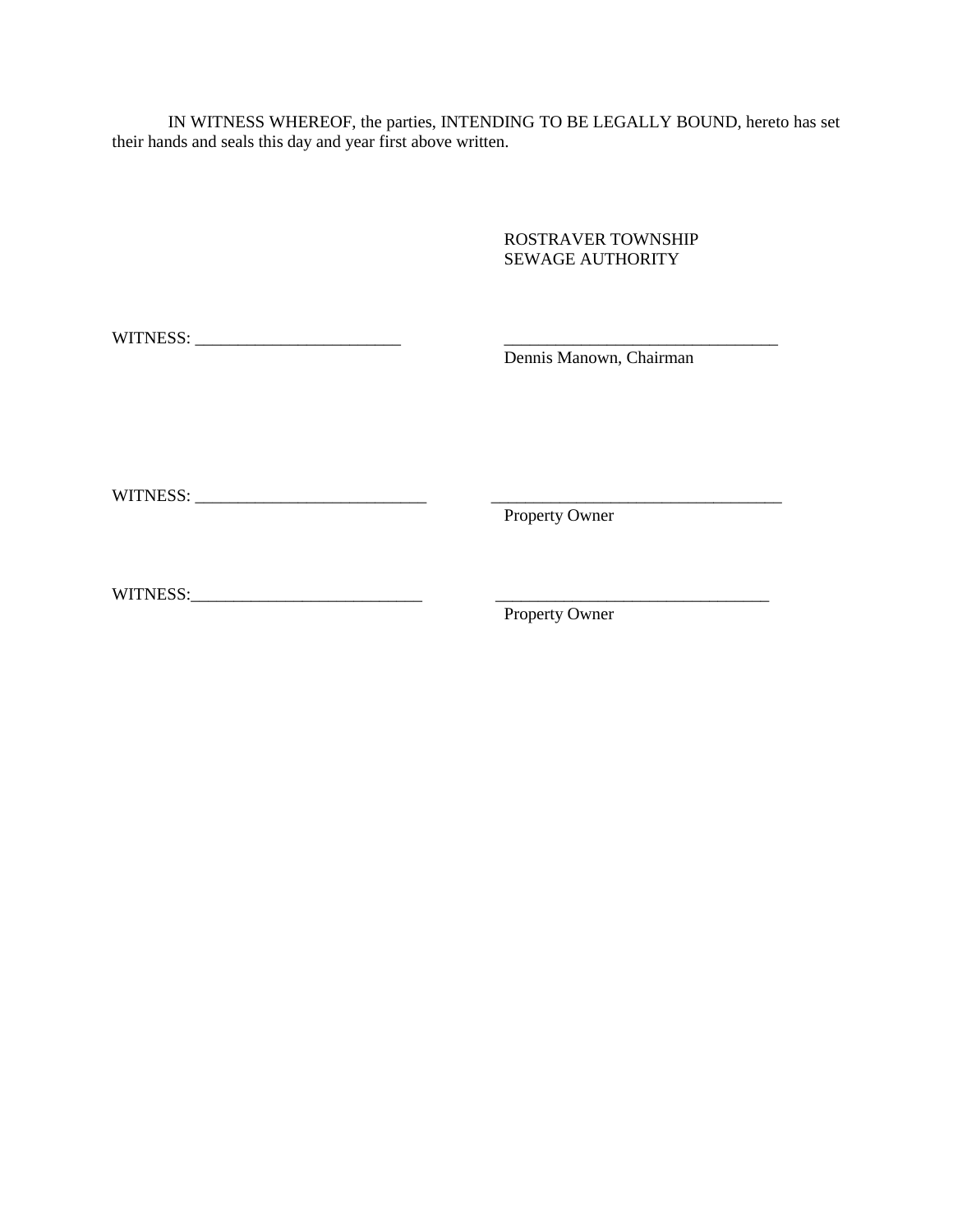# **ACKNOWLEDGMENT**

| <b>COMMONWEALTH OF PENNSYLVANIA</b> |  |
|-------------------------------------|--|
|                                     |  |
| <b>COUNTY OF WESTMORELAND</b>       |  |

On this \_\_\_\_\_ day of \_\_\_\_\_\_\_\_\_\_\_\_\_\_\_, 2019 before me, the undersigned authority, personally appeared David Leach, Jr., known to me to be the person's whose name is subscribed to the within instrument and acknowledge that she executed the same for the purposes therein contained.

IN WITNESS WHEREOF, I hereunto set my hand and official seal.

SWORN TO AND SUBSCRIBED BEFORE ME THIS \_\_\_\_\_ DAY OF \_\_\_\_\_\_\_\_\_\_\_\_\_\_\_\_\_, 2019

\_\_\_\_\_\_\_\_\_\_\_\_\_\_\_\_\_\_\_\_\_\_\_\_\_\_

Notary Public